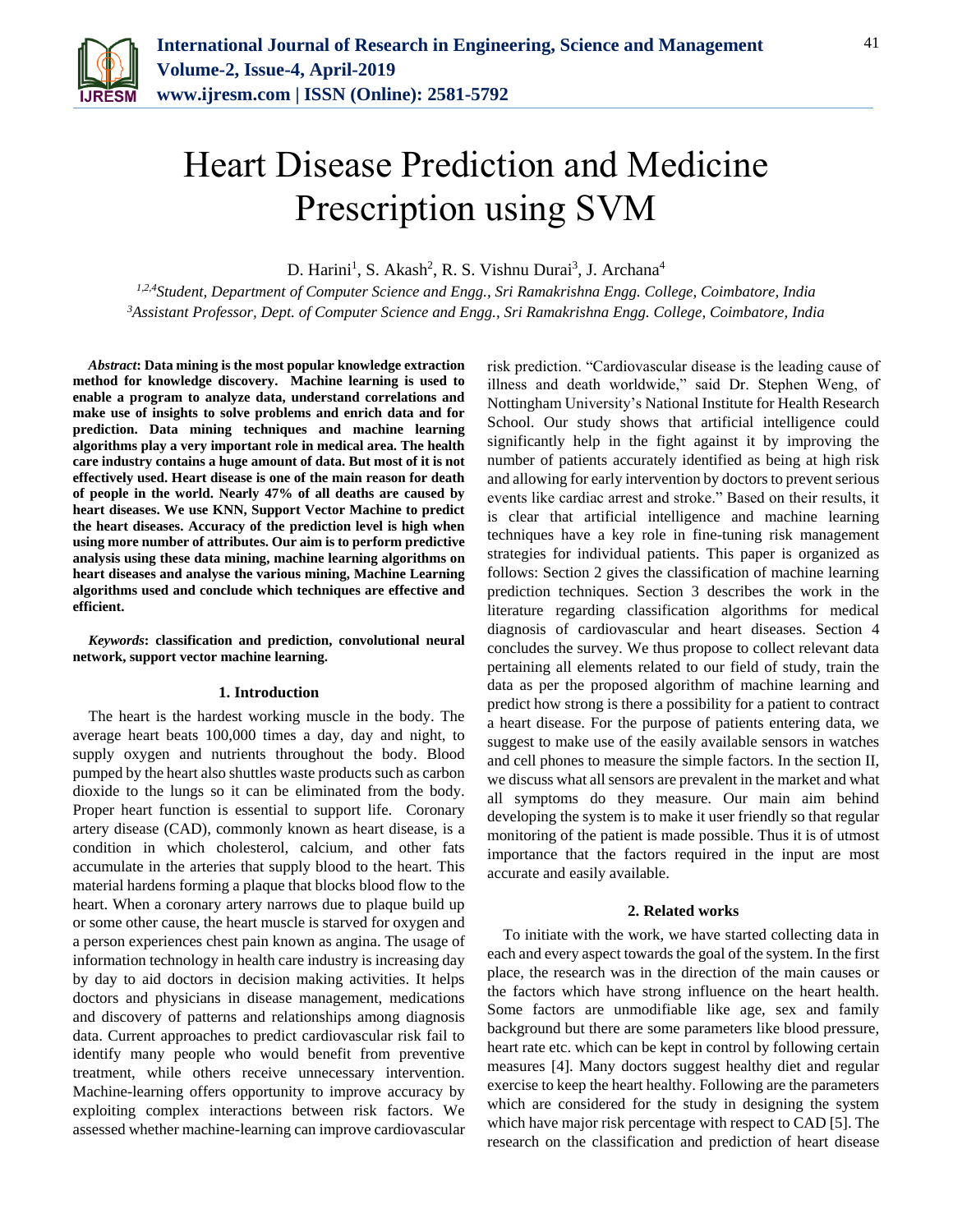

have increased to a greater extent during the past decade. The related works vary with various datasets used for the respective classification approaches. Wisconsin's dataset is a popular dataset used to predict if the disease is benign or malignant using various features like clump thickness, size uniformity, etc. Similar kind of classification is done through the Open ML Heart disease dataset. The dataset is in the form of CSV files. It uses various algorithms such as k-means clustering, linear regression, decision tree and artificial neural networks. The features in the Wisconsin's dataset is computed from digitized image of a fine needle aspirate (FNA) of a breast mass. They describe the cell nuclei process in the image. This is a process called cytology. This considers classification done among the cells obtained using chemical methods.

In the other hand, the study of histopathology includes the entire tissue for classification. In former classification techniques using these data's obtained from the histopathological images only two classes were classified that is benign or malignant. Later, the Break his dataset provided the multiclass classification of the heart disease. This helps in accurate diagnosis of the disease. The research works related in the binary classification always provide more accurate results than the multiclass classification. The multiclass classification methods included convolutional neural networks including deep learning mechanisms. It is performed through various accuracy were obtained when applied to the augmented datasets.

Once after the multi disease classification of heart disease has become a leading topic in the research field, the classification of the various stages of disease came into place, But the datasets are kept confidential by the ICIAR 2018- BACH Grand challenge organisation. The datasets can be used only with prior permission from the organisation. This dataset histopathological images belonging to four stages of disease that is benign, In situ, Invasive and normal. The methods used for classification of these datasets including the stain normalization and data pre-processing by obtaining patches from each image. This dataset has a high resolution of 2040\*1536 pixels, hence its clarity is much higher. A transfer learning based approach for classification of the H&E stained images is provided and the network uses architectures such as inception V3, Resnet50 which is pre trained on Image Net for classification. These approaches fail to identify the possibility that the disease cells are present in only a small part of the image and the rest of the image appears to be normal or benign.

# **3. Proposed system**

The contribution of the proposed research is to design a machine-learning-based medical intelligent decision support system for the diagnosis of heart disease. In the present study, various machines learning predictive models such as logistic regression, k-nearest neighbor, ANN, SVM, decision tree, Naive Bayes, and random forest have been used for classification of people with heart disease and healthy people.

Three feature selection algorithms, Relief, minimalredundancy-maximal-relevance (mRMR), Shrinkage and Selection Operator (LASSO), were also used to select the most important and highly correlated features that great influence on target predicted value. Cross-validation methods like k-fold were also used. In order to evaluate the performance of classifier, various performance evaluation metrics such as classification accuracy, classification error, specificity, sensitivity, Matthews' correlation coefficient (MCC), and receiver optimistic curves (ROC) were used. Additionally, model execution time has also been computed. Moreover, data preprocessing techniques were applied to the heart disease dataset. The proposed system has been trained and tested on Cleveland heart disease dataset, 2016.



UCI data-mining repository the dataset of Cleveland heart disease is available online. All the computations were performed in Python on an Intel(R) Core™ i5-2400CPU @3.10 GHz PC. The major contributions of the proposed research work are as follows:(a)All classifiers' performances have been checked on full features in terms of classification accuracy and execution time.(b)The classifiers' performances have been checked on selected features as selected by feature selection (FS) algorithms Relief, mRMR, and LASSO with kfold cross-validation.(c)The study suggests which feature algorithm is feasible with which classifier for designing highlevel intelligent system for heart disease that accurately classifies heart disease and healthy people. We use 80% images for training and 20% images for validation.



Machine Learning (ML) delivers methodologies, approaches, and apparatuses that can help resolving analytic and predictive hitches in a miscellany of medicinal areas. ML is being used for the inquiry of the wild of controlled edges and their mixtures for forecast, e.g. forecast of illness development, removal of medicinal information for consequence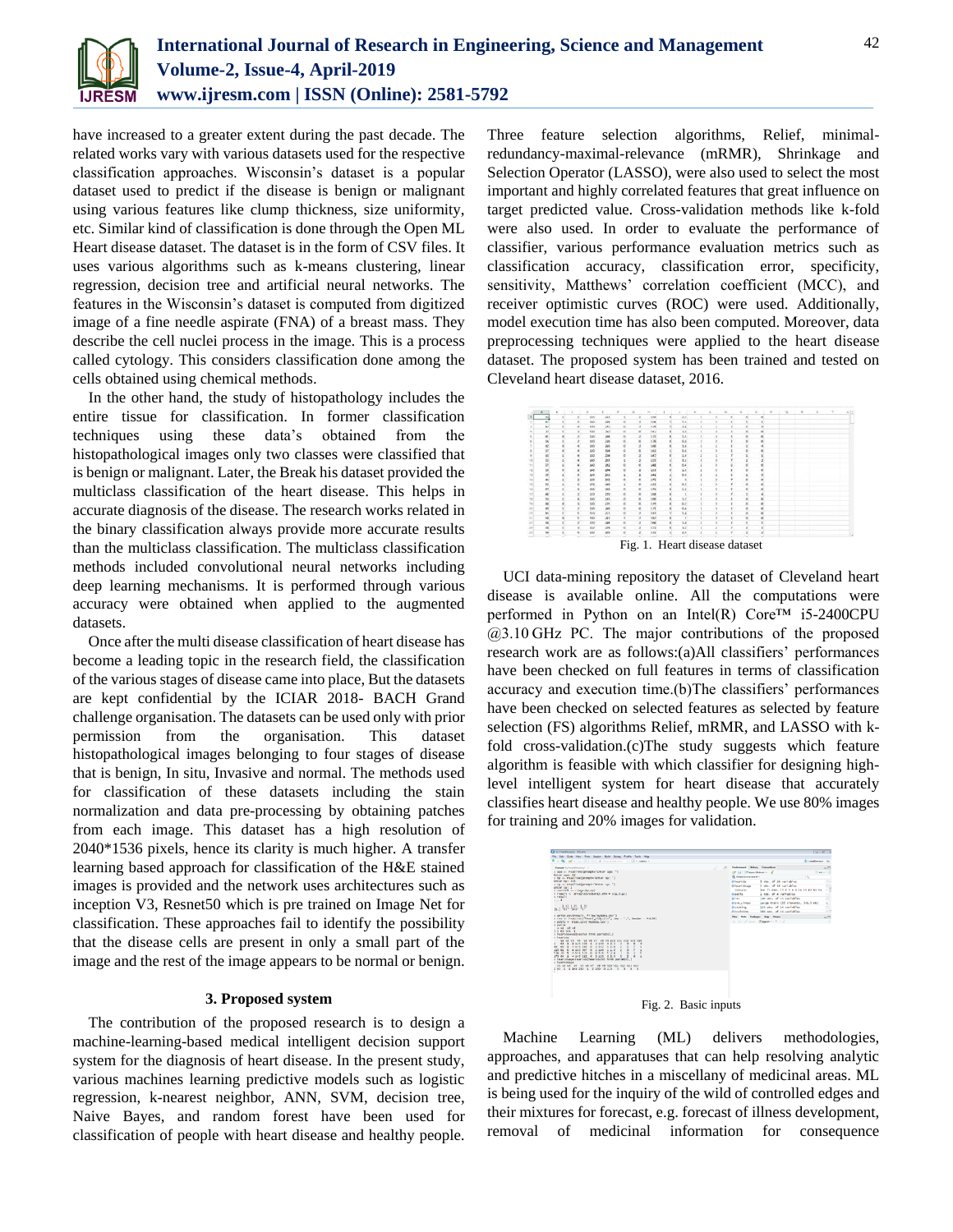

investigation, treatment guidance and provision, and for the overall enduring organization. ML is also being used for statistics examination, such as discovery of proportions in the data by rightly commerce with flawed data, clarification of incessant data used in the Strenuous Care Unit, and brainy troubling subsequent in real and ordered nursing. It is contended that the successful presentation of ML attitudes can help the tally of computer-based structures in the healthcare setting providing chances to ease and enhance the exertion of medical boffins and eventually to recover the competence and excellence of medicinal repair. Below, it précis some main ML requests in medicine. Machine Learning learns the data and produces the result.



Fig. 3. Confusion matrix

Considering the staging of disease the dataset contains only less images for training and the dimensions are large in size (2040\*1536 pixels). There is a complexity requiring more data to generalise well and to avoid over fitting due to only less number of images available. The training data is done using the same process as described before for the classification of Break His dataset. The convolutional layers are increased in case of the classification of BACH dataset in order to increase accuracy. But in case of Break his dataset, increase in layers lead to decrease in accuracy.



# **4. Experiments and results**

It has presented an article on an intelligent system for automated breast cancer diagnosis & prognosis using SVM diagnosis of breast cancer disease. Wisconsin diagnostic breast cancer datasets were used to implement SVM model to provide distinction between the malignant & benign breast masses. The article provides the implementation details along with the corresponding results for all the assessed classifiers. Several comparative studies have been carried out concerning both the

prognosis and diagnosis problem demonstrating the superiority of the proposed SVM algorithm in terms of sensitivity, specificity and accuracy. It has presented an article on early detection of breast cancer using SVM classifier technique. We have discussed, how to detect tumour from mammograms. In this article the authors have specified an algorithm for tumour detection and have proposed the method that includes the mammograms image, which were filtered with Gaussian filter based on standard deviation and matrix dimensions such as rows and columns. Then the filtered image was used for contrast stretching. The reconstructed image is used for segmentation. Thresholding method was used for segmentation and then the features were extracted from the tumours area. This method can be summarized as the initial step based on grey level information of image enhancement.

SVM is a powerful method for building a classifier. It aims to create a decision boundary between two classes that enables the prediction of labels from one or more feature vectors. This decision boundary, known as the hyperplane, is orientated in such a way that it is as far as possible from the closest data points from each of the classes. These closest points are called support vectors.

The SVM algorithm was originally proposed to construct a linear classifier in 1963 by Vapnik. An alternative use for SVM is the kernel method, which enables us to model higher dimensional, non-linear models. In a non-linear problem, a kernel function could be used to add additional dimensions to the raw data and thus make it a linear problem in the resulting higher dimensional space. Briefly, a function could help do certain calculations faster which would otherwise would need computations in high dimensional space.



Fig 5. Confusion matrix

# **5. Conclusion**

Heart attack is crucial health problem in human society. This paper has summarized state of art techniques and available methods for predication of this disease. Deep learning an emerging area of artificial intelligence showed some promising result in other field of medical diagnose with high accuracy. It is still an open domain waiting to get implemented in heart disease predication. Some methods of deep learning have been discussed which can be implemented for heart disease predication, along with pioneer machine learning algorithms. An analytical comparison has been done for finding out best available algorithm for medical dataset. In future our aim is to carry forward the work of temporal medical dataset, where dataset varies with time and retraining of dataset is required.